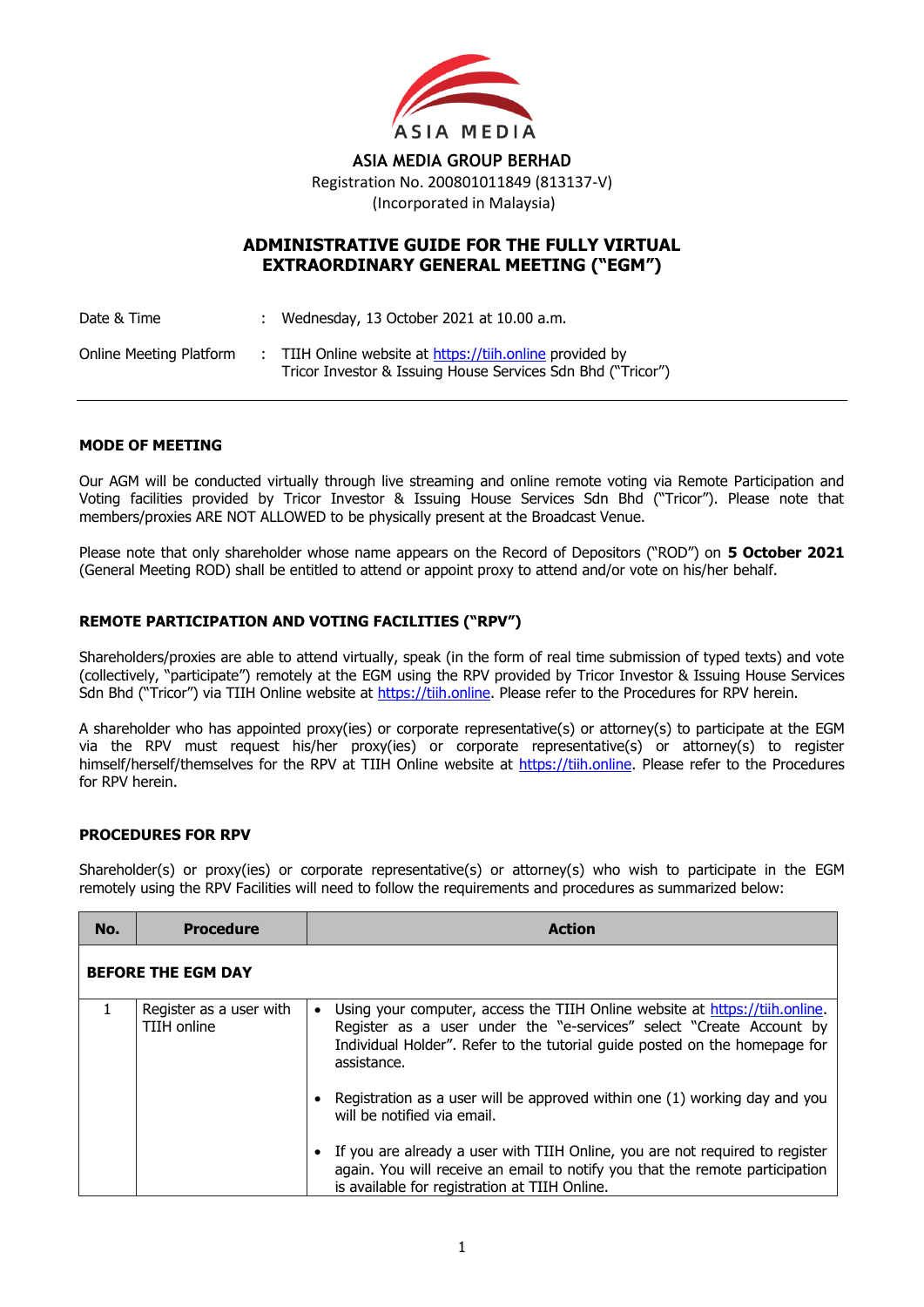| $\overline{2}$ | Request to attend EGM<br>remotely     | Registration is open from Tuesday, 28 September 2021 until the<br>day of the EGM, Wednesday, 13 October 2021. Shareholder(s) or<br>proxy(ies) or corporate representative(s) or attorney(s) are required to pre-<br>register their attendance for the EGM to ascertain their eligibility to<br>participate at the EGM using the RPV.<br>To register for the RPV, visit the TIIH Online website and login with your<br>used ID (i.e. e-mail address) and password and select the corporate event:<br>"(REGISTRATION) AMEDIA EGM".<br>• Read and agree to the Terms & Conditions and confirm the Declaration.<br>• Select "Register for Remote Participation and Voting".<br>• Review your registration and proceed to register.<br>• The system will send an email to notify that your registration for remote<br>participation is received and will be verified.<br>• After verification of your registration against the General Meeting Record of<br>Depositors dated 5 October 2021, the system will send you an email<br>after 11 October 2021 to approve or reject your registration for remote<br>participation and the procedures to use the RPV will be detailed therein. In<br>the event your registration is not approved, you will also be notified via |
|----------------|---------------------------------------|--------------------------------------------------------------------------------------------------------------------------------------------------------------------------------------------------------------------------------------------------------------------------------------------------------------------------------------------------------------------------------------------------------------------------------------------------------------------------------------------------------------------------------------------------------------------------------------------------------------------------------------------------------------------------------------------------------------------------------------------------------------------------------------------------------------------------------------------------------------------------------------------------------------------------------------------------------------------------------------------------------------------------------------------------------------------------------------------------------------------------------------------------------------------------------------------------------------------------------------------------------------------|
|                |                                       | email.<br>(Note: Please ensure to allow sufficient time required for the approval as a<br>new user of TIIH Online as well as the registration for the RPV in order that<br>you can login to TIIH Online and participate in the Meeting remotely).                                                                                                                                                                                                                                                                                                                                                                                                                                                                                                                                                                                                                                                                                                                                                                                                                                                                                                                                                                                                                  |
|                | ON THE DAY OF THE EGM                 |                                                                                                                                                                                                                                                                                                                                                                                                                                                                                                                                                                                                                                                                                                                                                                                                                                                                                                                                                                                                                                                                                                                                                                                                                                                                    |
| 3              | Login to TIIH Online                  | To participate in the EGM, visit the TIIH Online website and log in with<br>your user ID and password at any time from 9.00 a.m. i.e. 1 hour before<br>the commencement of the EGM on Wednesday, 13 October 2021 at<br>10.00 a.m.                                                                                                                                                                                                                                                                                                                                                                                                                                                                                                                                                                                                                                                                                                                                                                                                                                                                                                                                                                                                                                  |
| 4              | Participate through Live<br>Streaming | • Select the corporate event: "(LIVE STREAM MEETING) AMEDIA EGM"<br>to engage in the proceedings of the EGM remotely.<br>• If you have any question for the Chairman/Board, you may use the query<br>box to transmit your question. The Chairman/Board will endeavor to<br>respond to all questions submitted by remote participants during the EGM.<br>If there is time constraint, the responses will be emailed to you at the<br>earliest possible, after the meeting.                                                                                                                                                                                                                                                                                                                                                                                                                                                                                                                                                                                                                                                                                                                                                                                          |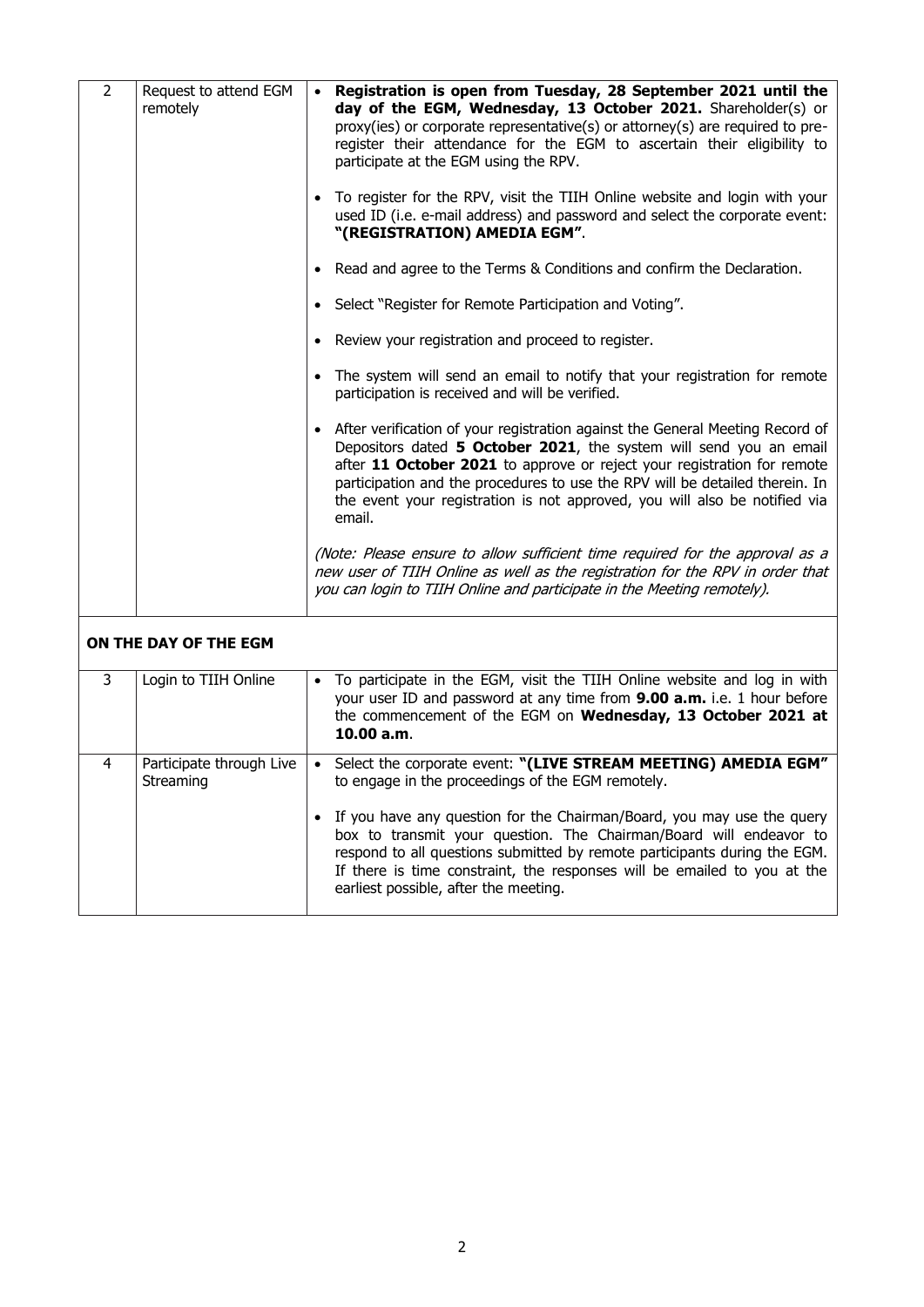| No. | <b>Procedure</b>               | <b>Action</b>                                                                                                                                                                                                                                                                   |
|-----|--------------------------------|---------------------------------------------------------------------------------------------------------------------------------------------------------------------------------------------------------------------------------------------------------------------------------|
|     | ON THE DAY OF THE EGM          |                                                                                                                                                                                                                                                                                 |
| 5.  | Online Remote Voting           | The voting session will commence from 10.00 a.m. on Wednesday, 13<br>$\bullet$<br><b>October 2021</b> until a time when the Chairman announces the completion<br>of the voting session of the meeting.<br>To submit your vote, on the TIIH Online website, select the corporate |
|     |                                | event: "(REMOTE VOTING) AMEDIA EGM" or if you are in the live<br>stream meeting page, you can select "GO TO REMOTE VOTING PAGE"<br>button located below the query box.                                                                                                          |
|     |                                | Read and agree to the Terms & Conditions and confirm the Declaration.                                                                                                                                                                                                           |
|     |                                | • Select the CDS account that represents your shareholdings.                                                                                                                                                                                                                    |
|     |                                | Indicate your votes for the resolutions that are tabled for voting.                                                                                                                                                                                                             |
|     |                                | Confirm and submit your votes.                                                                                                                                                                                                                                                  |
| 6   | End of remote<br>participation | Upon the announcement by the Chairman on the closure of the EGM, the<br>$\bullet$<br>live streaming will end.                                                                                                                                                                   |

Note to users of the RPV facilities:

- (a) Should your registration for the RPV be approved, we will make available to you the rights to join the live streamed meeting and to vote remotely. Your login to TIIH Online on the day of meeting will indicate your presence at the virtual meeting.
- (b) The quality of your connection to the live broadcast is dependent on the bandwidth and stability of the internet at your location and the device you use.
- (c) In the event that you encounter any issues with logging in, connection to the live streamed meeting or voting online on the day of the meeting, kindly call Tricor Help Line at 011 - 4080 5616 / 011 - 4080 3168 / 011 - 4080 3169 / 011 - 4080 3170 or email to tilh.online@my.tricorglobal.com for assistance.

### **ENTITLEMENT TO PARTICIPATE AND APPOINTMENT OF PROXY**

- Only members whose names appear on the Record of Depositors as at **5 October 2021** shall be eligible to attend, speak and vote at the EGM or appoint a proxy(ies) and/or the Chairman of the Meeting to attend and vote on his/her behalf.
- In view that the EGM will be conducted on a virtual basis, a member can appoint the Chairman of the Meeting as his/her proxy and indicate the voting instruction in the Form of Proxy.
- If you wish to participate in the EGM yourself, please do not submit any Form of Proxy for the EGM. You will not be allowed to participate in the EGM together with a proxy appointed by you.
- Accordingly, proxy forms and/or documents relating to the appointment of proxy/corporate representative/attorney for the EGM whether in hard copy or by electronic means shall be deposited or submitted in the following manner not later than **Monday, 11 October 2021 at 10:00 a.m.**:
	- (i) In Hard copy:
		- a) By hand or post to the office of the Share Registrar, Tricor Investor & Issuing House Services Sdn Bhd at Unit 32-01, Level 32, Tower A, Vertical Business Suite, Avenue 3, Bangsar South, No. 8, Jalan Kerinchi, 59200 Kuala Lumpur or its Customer Service Centre at Unit G-3, Ground Floor, Vertical Podium, Avenue 3, Bangsar South, No. 8, Jalan Kerinchi, 59200 Kuala Lumpur;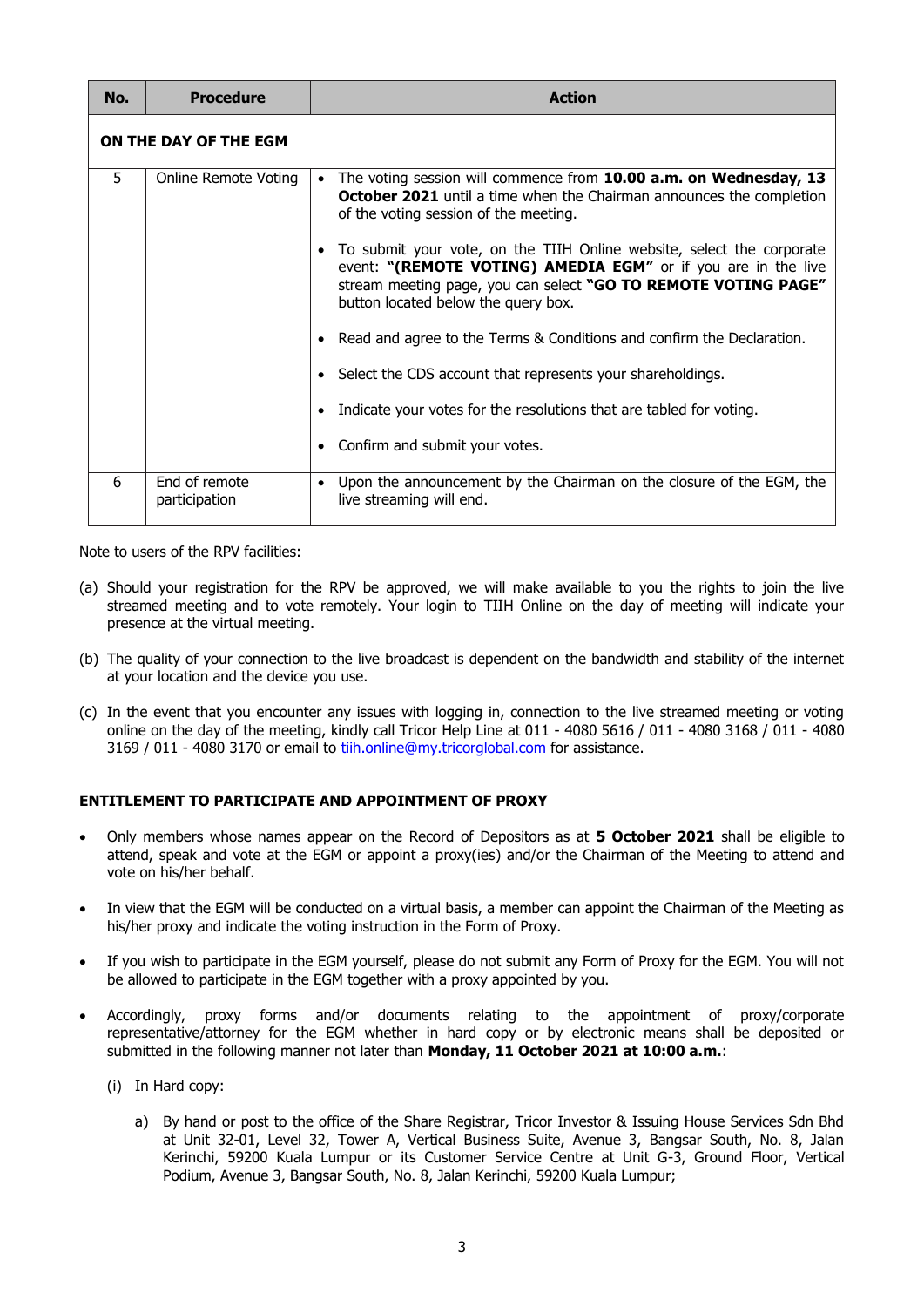- b) By fax at 03-2783 9222 or e-mail to [is.enquiry@my.tricorglobal.com.](file:///D:/Chris%20BIZ1/0159%20AMEDIA%20GROUP/01%20Amedia%20GROUP%20Bhd/EGM%2020211013%20(PP)/is.enquiry@my.tricorglobal.com)
- (ii) By Electronic form:

All shareholders can have the option to submit proxy forms electronically via **TIIH Online** and the steps to submit are summarised below:

### **ELECTRONIC LODGEMENT OF PROXY FORM**

The procedures to submit your proxy form electronically via TIIH Online website are summarized below:

| <b>Procedure</b>                                        | <b>Action</b>                                                                                                                                                                                                                                                                                                                                                                                                                                                                                                                                                                                                                                                                                                                                                                                                                                                                   |  |  |  |
|---------------------------------------------------------|---------------------------------------------------------------------------------------------------------------------------------------------------------------------------------------------------------------------------------------------------------------------------------------------------------------------------------------------------------------------------------------------------------------------------------------------------------------------------------------------------------------------------------------------------------------------------------------------------------------------------------------------------------------------------------------------------------------------------------------------------------------------------------------------------------------------------------------------------------------------------------|--|--|--|
| <b>Steps for Individual Shareholders</b><br>i.          |                                                                                                                                                                                                                                                                                                                                                                                                                                                                                                                                                                                                                                                                                                                                                                                                                                                                                 |  |  |  |
| Register as a<br>User with<br><b>TIIH Online</b>        | • Using your computer, please access the website at https://tiih.online. Register as a<br>user under the "e-Services". Please refer to the tutorial guide posted on the<br>homepage for assistance.<br>• If you are already a user with TIIH Online, you are not required to register again.                                                                                                                                                                                                                                                                                                                                                                                                                                                                                                                                                                                    |  |  |  |
| Proceed with<br>submission of<br>form of proxy          | • After the release of the Notice of Meeting by the Company, login with your user<br>name (i.e. email address) and password.<br>• Select the corporate event: "AMEDIA EGM - Submission of Proxy Form".<br>• Read and agree to the Terms and Conditions and confirm the Declaration.<br>• Insert your CDS account number and indicate the number of shares for your proxy(s)<br>to vote on your behalf.<br>• Indicate your voting instructions - FOR or AGAINST, otherwise your proxy will decide<br>on your votes.<br>• Review and confirm your proxy(s) appointment.<br>• Print the form of proxy for your record.                                                                                                                                                                                                                                                             |  |  |  |
| ii. Steps for corporation or institutional shareholders |                                                                                                                                                                                                                                                                                                                                                                                                                                                                                                                                                                                                                                                                                                                                                                                                                                                                                 |  |  |  |
| Register as a<br>User with<br><b>TIIH Online</b>        | • Access TIIH Online at https://tiih.online.<br>• Under e-Services, the authorised or nominated representative of the corporation or<br>institutional shareholder selects "Create Account by Representative of<br><b>Corporate Holder".</b><br>• Complete the registration form and upload the required documents.<br>Registration will be verified, and you will be notified by email within one (1) to two<br>(2) working days.<br>• Proceed to activate your account with the temporary password given in the email<br>and re-set your own password.<br>Note: The representative of a corporation or institutional shareholder must register as a<br>user in accordance with the above steps before he/she can subscribe to this<br>corporate holder electronic proxy submission. Please contact our Share Registrar<br>if you need clarifications on the user registration. |  |  |  |